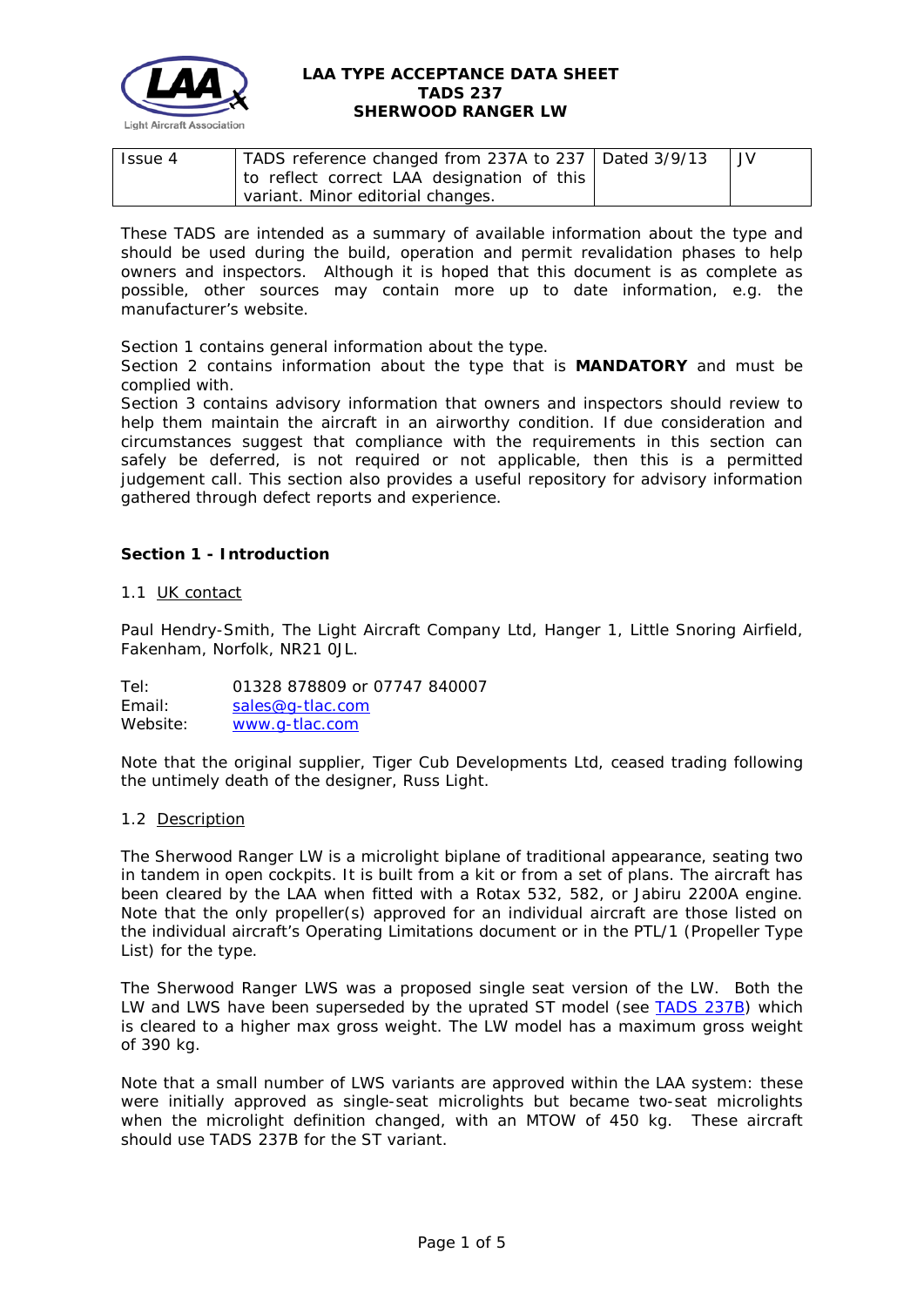

The airframe is mainly of simple aluminium alloy tube construction, with wooden wing ribs and fabric covering.

## **Section 2 – Mandatory information for owners, operators and inspectors**

At all times, responsibility for the maintenance and airworthiness of an aircraft rests with the owner. Condition No 3 of a Permit to Fly requires that: *"the aircraft shall be maintained in an airworthy condition".* 

## 2.1 Fast Build Kit 51% Compliance

The aircraft was only available as a slow-build kit or to build from a set of drawings.

## 2.2 Build Manual

A comprehensive Build Manual is available, titled 'Sherwood Ranger Construction and Assembly Manual'.

## 2.3 Build Inspections

Build inspection schedule 46 (Sherwood Ranger aircraft). Inspector approval codes A-A or A-W or K or M. Inspector signing off final inspection also requires 'first flight' endorsement.

## 2.4 Flight Manual

A Flight Manual exists for the LW and LWS models.

## 2.5 Mandatory Permit Directives

None applicable specifically to this aircraft type.

Also check the LAA website for MPDs that are non-type specific [\(TL2.22\)](http://www.lightaircraftassociation.co.uk/engineering/TechnicalLeaflets/Operating%20An%20Aircraft/TL%202.22%20non-type%20specific%20MPDs.pdf).

## 2.6 LAA Required Modifications (including LAA issued AILs, SBs, etc)

None.

### 2.7 Additional engine operating limitations to be placarded (or shown by instrument markings)

(Refer to the engine manufacturer's latest documentation for the definitive parameter values.)

With Jabiru 2200A: Max CHT: 210°C Oil temp: 50-110°C Oil pressure 125-525 kPa @3100 RPM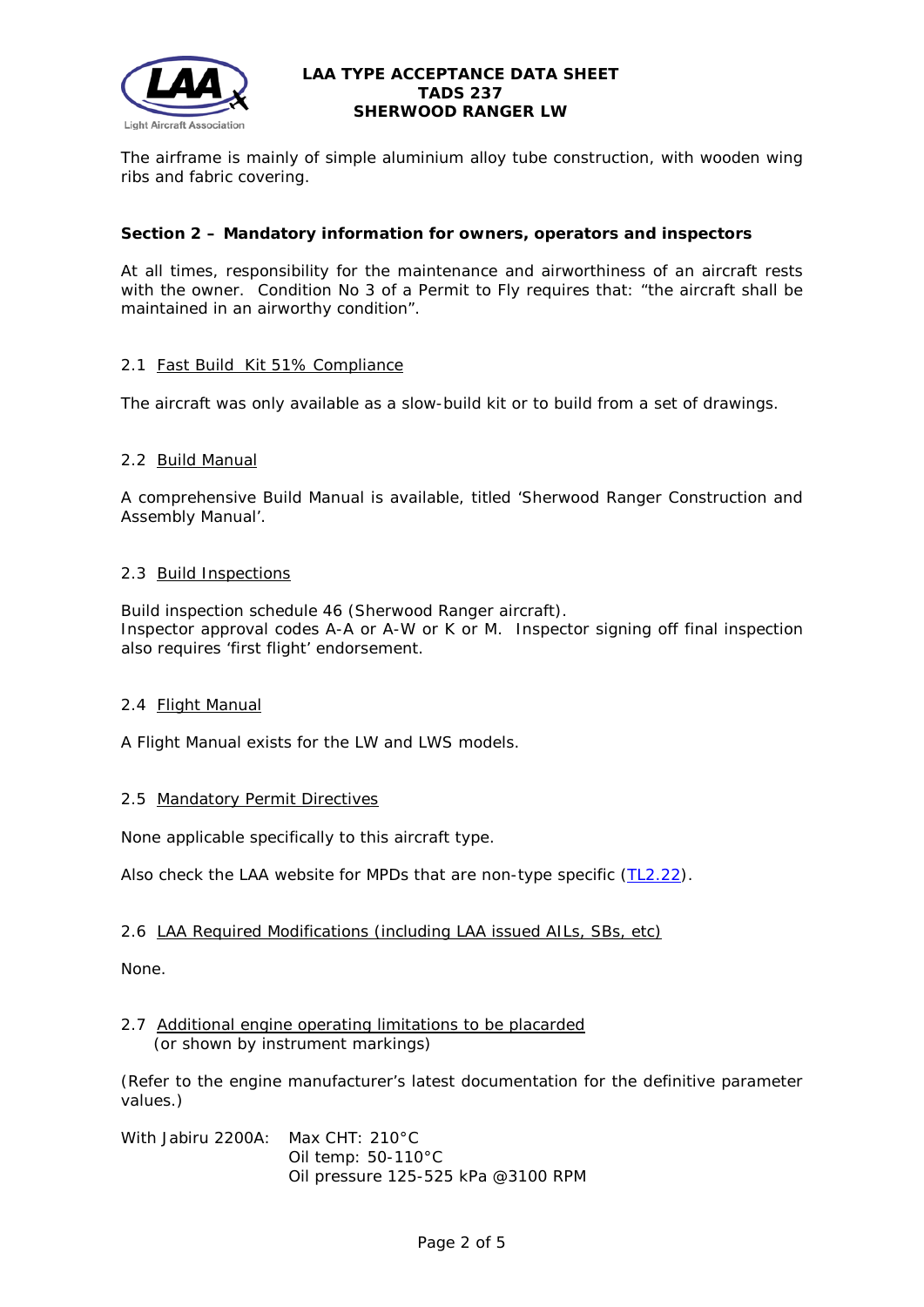

With Rotax 582 engine: Max CHT: 150°C (normal 110-130°C, max difference  $10^{\circ}$ C) Max EGT: 650°C (normal 500-620°C, max difference 25°C) Max Coolant temp: 80°C

# 2.8 Control surface deflections

| Ailerons  | Up: $25^\circ$    |
|-----------|-------------------|
|           | Down: 15°         |
| Elevators | Up: $20^\circ$    |
|           | Down: 20°         |
| Rudder    | Left: $20^\circ$  |
|           | Right: $20^\circ$ |

## 2.9 Operating Limitations and Placards

(Note that the wording on an individual aircraft's Operating Limitations document takes precedence, if different.)

- 1. Maximum number of occupants authorised to be carried: Two
- 2. The aircraft must be operated in compliance with the following operating limitations, which shall be displayed in the cockpit by means of placards or instrument markings:
	- 2.1 Aerobatic Limitations Aerobatic manoeuvres are prohibited. Intentional spinning is prohibited.
	- 2.2 Loading Limitations Maximum Total Weight Authorised: 390 kg CG Range: Limits 3.8 inches to 7.7 inches aft of the datum point Datum Point is: the centreline of the lower wing mainspar tube at the fuselage side
	- 2.3 Engine Limitations (Jabiru 2200A engine) Maximum Engine RPM: 3300 rpm

Engine Limitations (Rotax 532/582 engine) Maximum Engine RPM: 6800 Maximum continuous engine RPM: 6500

- 2.4 Airspeed Limitations Maximum Indicated Airspeed  $(V_{NE})$ : 100 mph (87 knots)
- 2.5 Other Limitations The aircraft shall be flown by day and under Visual Flight Rules only. Smoking in the aircraft is prohibited.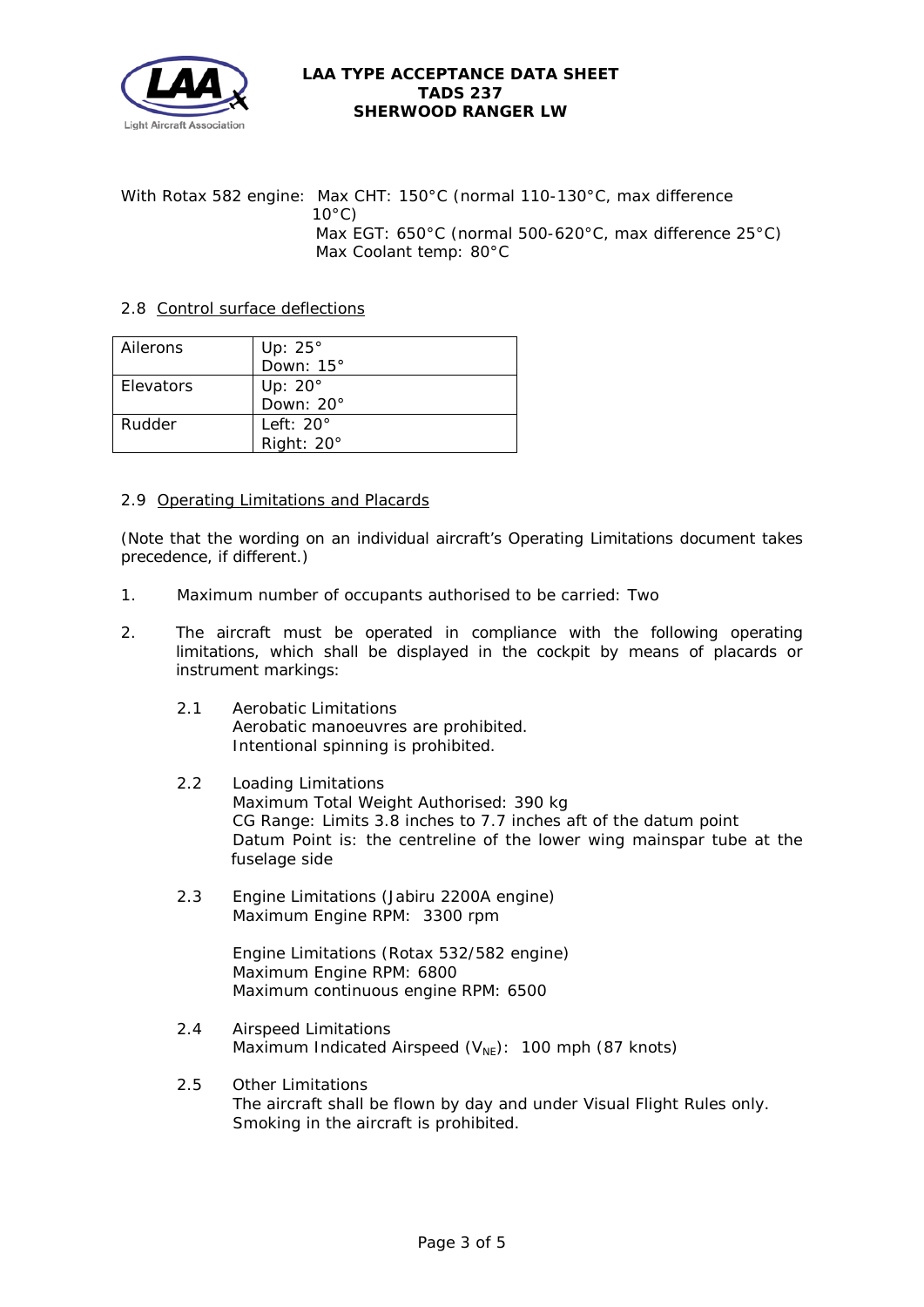

Additional Placards:

"Occupant Warning - This Aircraft has not been Certificated to an International Requirement"

A fireproof identification plate must be fitted to fuselage, engraved or stamped with aircraft's registration letters.

As a microlight aircraft, additional microlight weight placard must be fitted as described in TL2.11 regarding empty weight and payload. It is required that microlight aircraft are check weighed and a cockpit placard installed/updated every five years.

#### 2.10 Maximum permitted empty weight

| Model | Engine       | Max empty weight |
|-------|--------------|------------------|
| I W   | Jabiru 2200A | 208 kg           |
| I W   | Rotax 532    | 200 kg           |
| LW    | Rotax 582    | 200 kg           |

### **Section 3 – Advice to owners, operators and inspectors**

#### 3.1 Maintenance Manual

A Maintenance Manual for the LW and LWS models is available. For further information consult the LAMS. Maintenance of the airframe is typical of a fabriccovered wood and metal airframe.

For the engine maintenance requirements consult the engine manufacturer. Rotax engines should be maintained to the Rotax maintenance schedule.

#### 3.2 Standard Options

The listing below shows the factory options that have been accepted by the LAA.

| SRP001 | Sheeted leading edge     |
|--------|--------------------------|
| SRP002 | Fibreglass wingtips      |
| SRP003 | Differential heel brakes |

Controllable elevator trim (deleted from standard kit by change 006).

#### 3.3 Manufacturer's Information (including Service Bulletins, Service Letters, etc)

In the absence of any over-riding LAA classification, inspections and modifications published by the manufacturer should be satisfied according to the recommendation of the manufacturer. It is the owner's responsibility to be aware of and supply such information to their Inspector.

None known for airframe.